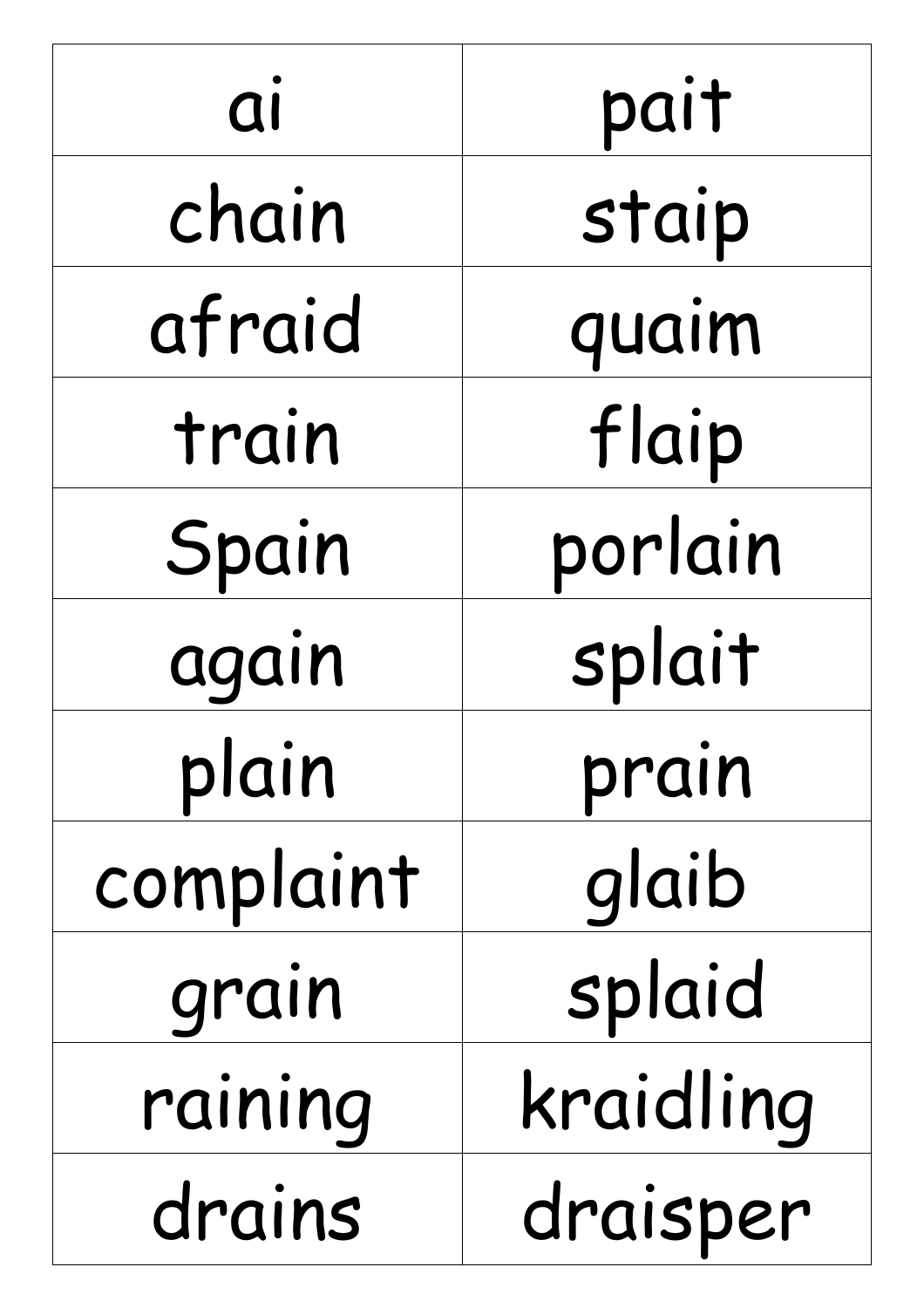| 88      | veem     |
|---------|----------|
| speed   | wreed    |
| treetop | pheep    |
| fleeing | heeds    |
| peel    | leets    |
| seeds   | preeding |
| reel    | spleet   |
| feeding | treeps   |
| creed   | cheeb    |
| greener | sheel    |
| sleep   | cheeg    |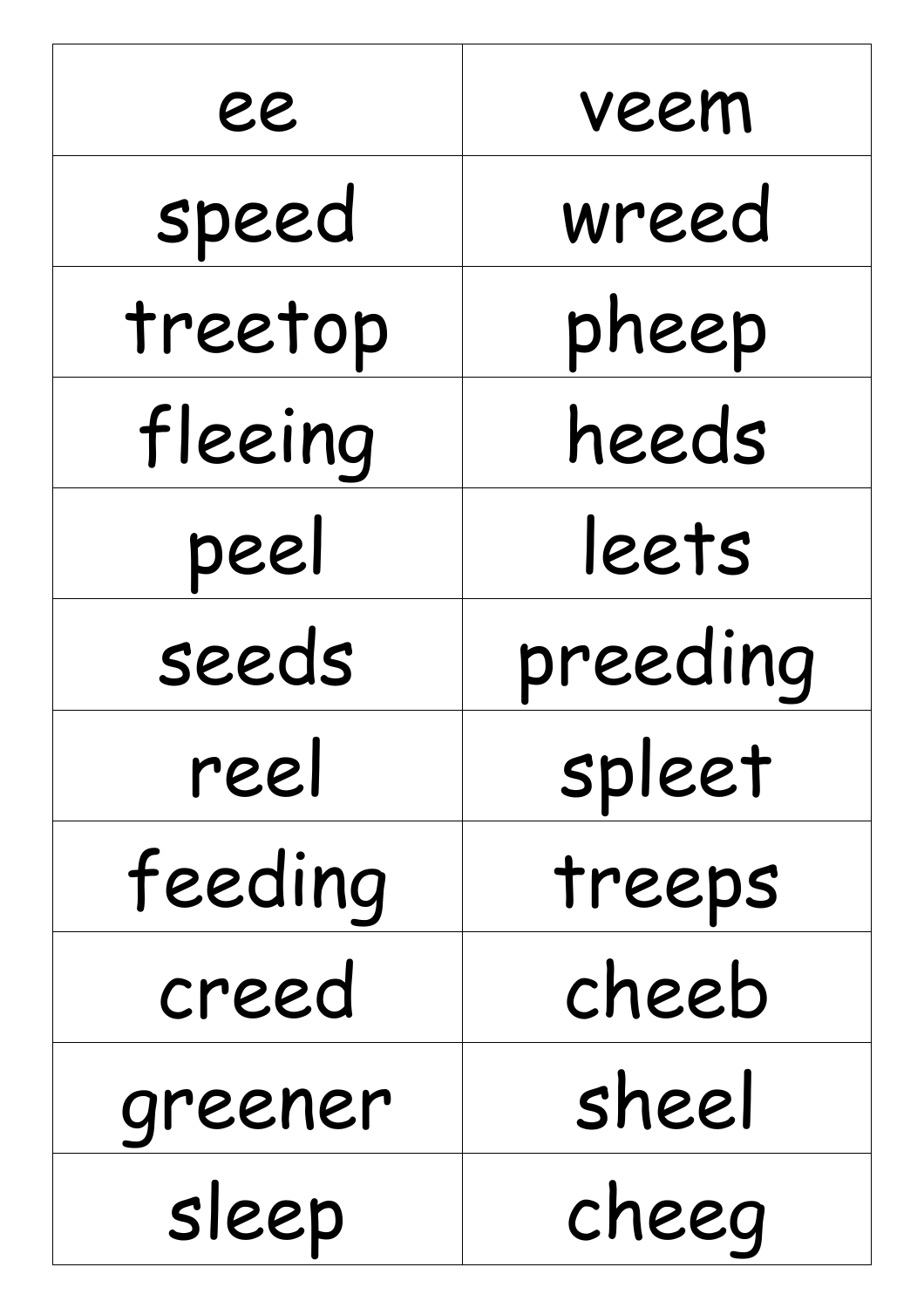| igh         | vighm     |
|-------------|-----------|
| plight      | pright    |
| fight       | highp     |
| night       | lighb     |
| sights      | prighn    |
| lighter     | splight   |
| tight       | trigher   |
| flights     | quighm    |
| unlight     | shighm    |
| frightening | chighping |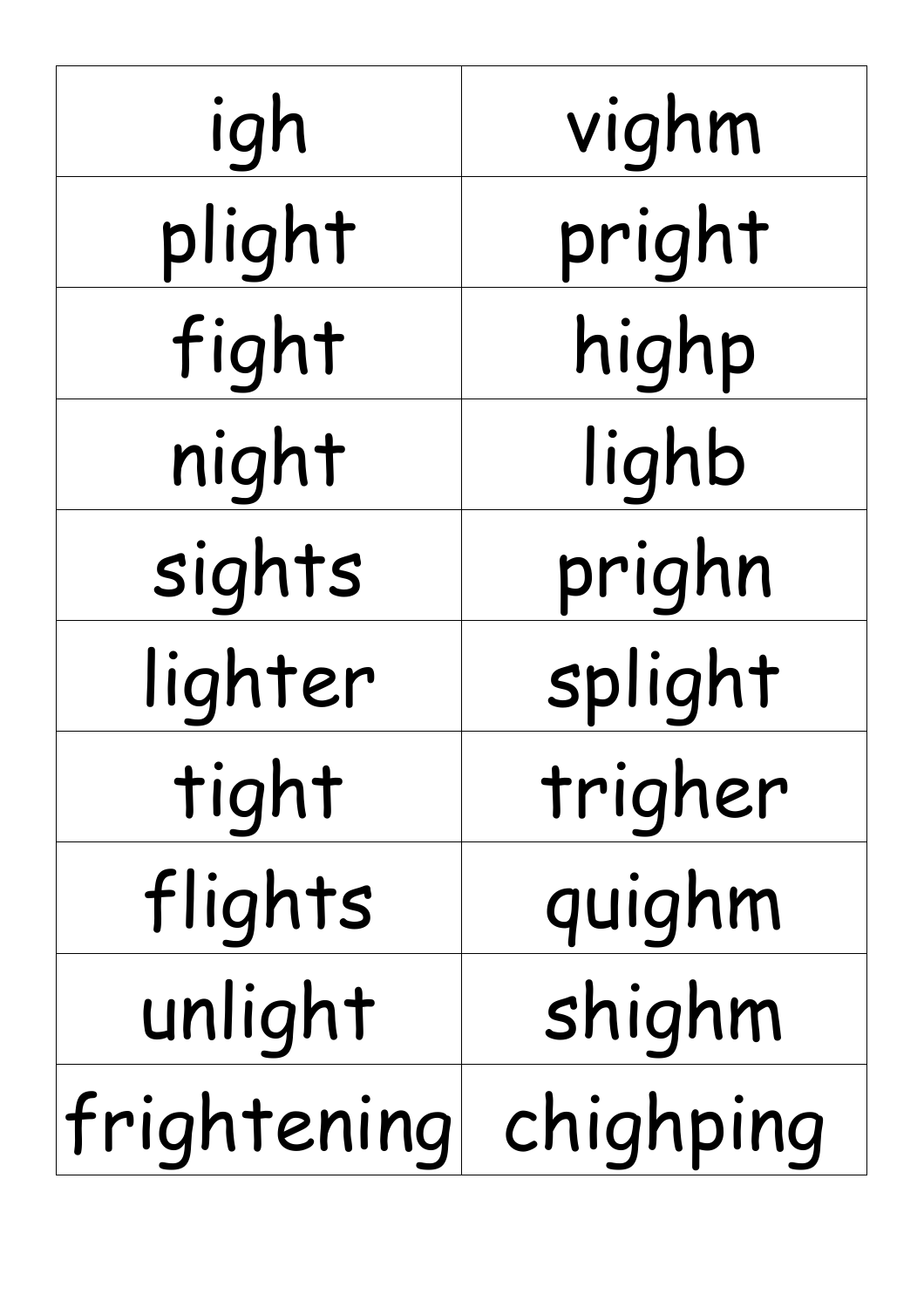| OQ      | voam     |
|---------|----------|
| road    | wroan    |
| toad    | proad    |
| float   | hoads    |
| goat    | loats    |
| boating | proads   |
| loafer  | sploat   |
| loading | troaling |
|         | quoaps   |
|         | shoadung |
|         | choamper |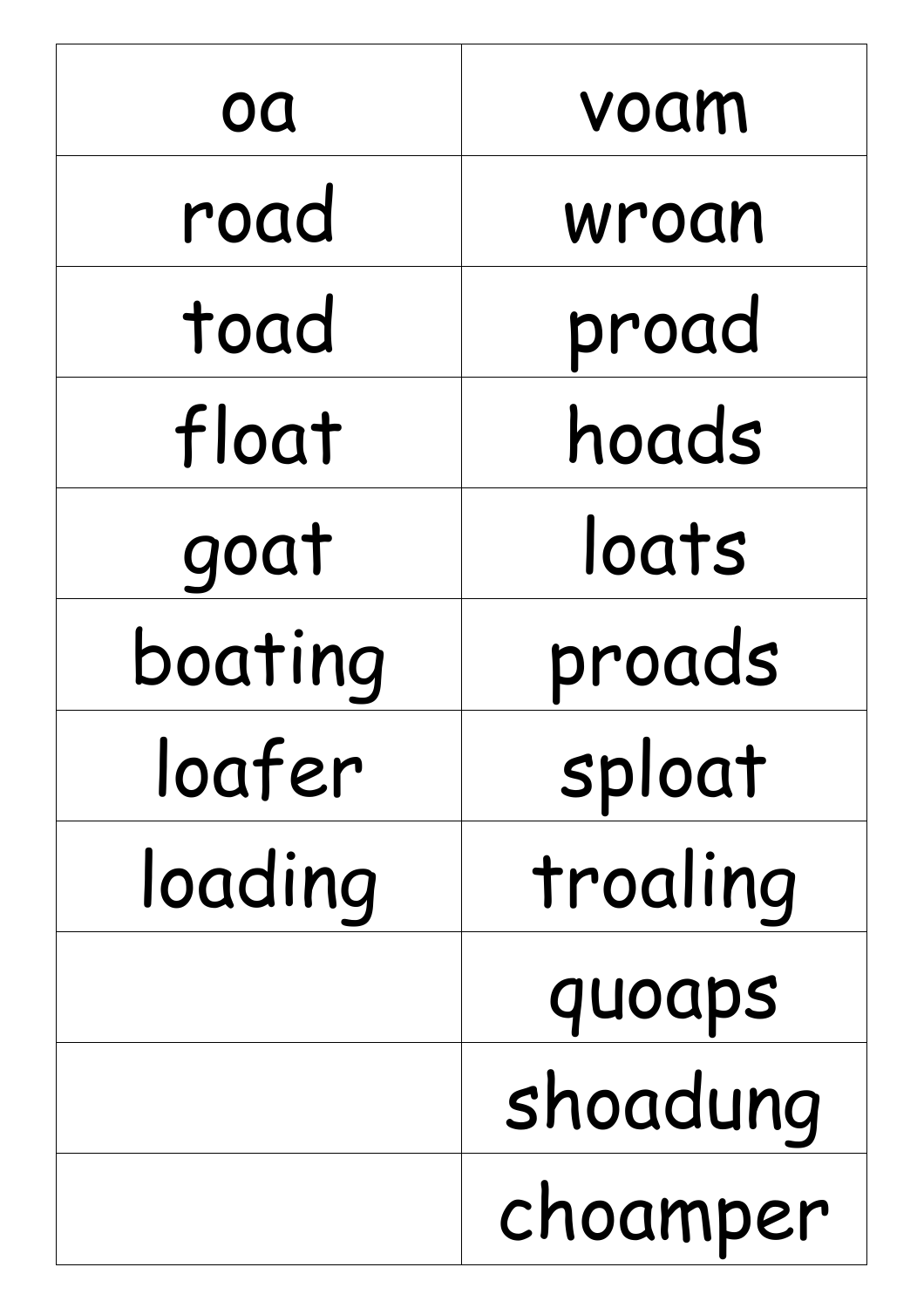| 00       | voop     |
|----------|----------|
| hood     | wrool    |
| broom    | proots   |
| loom     | hooling  |
| groom    | loofer   |
| doom     | proogs   |
| foods    | sploop   |
| stool    | trooks   |
| brood    | chooling |
| stoop    | shooler  |
| shooting | quoods   |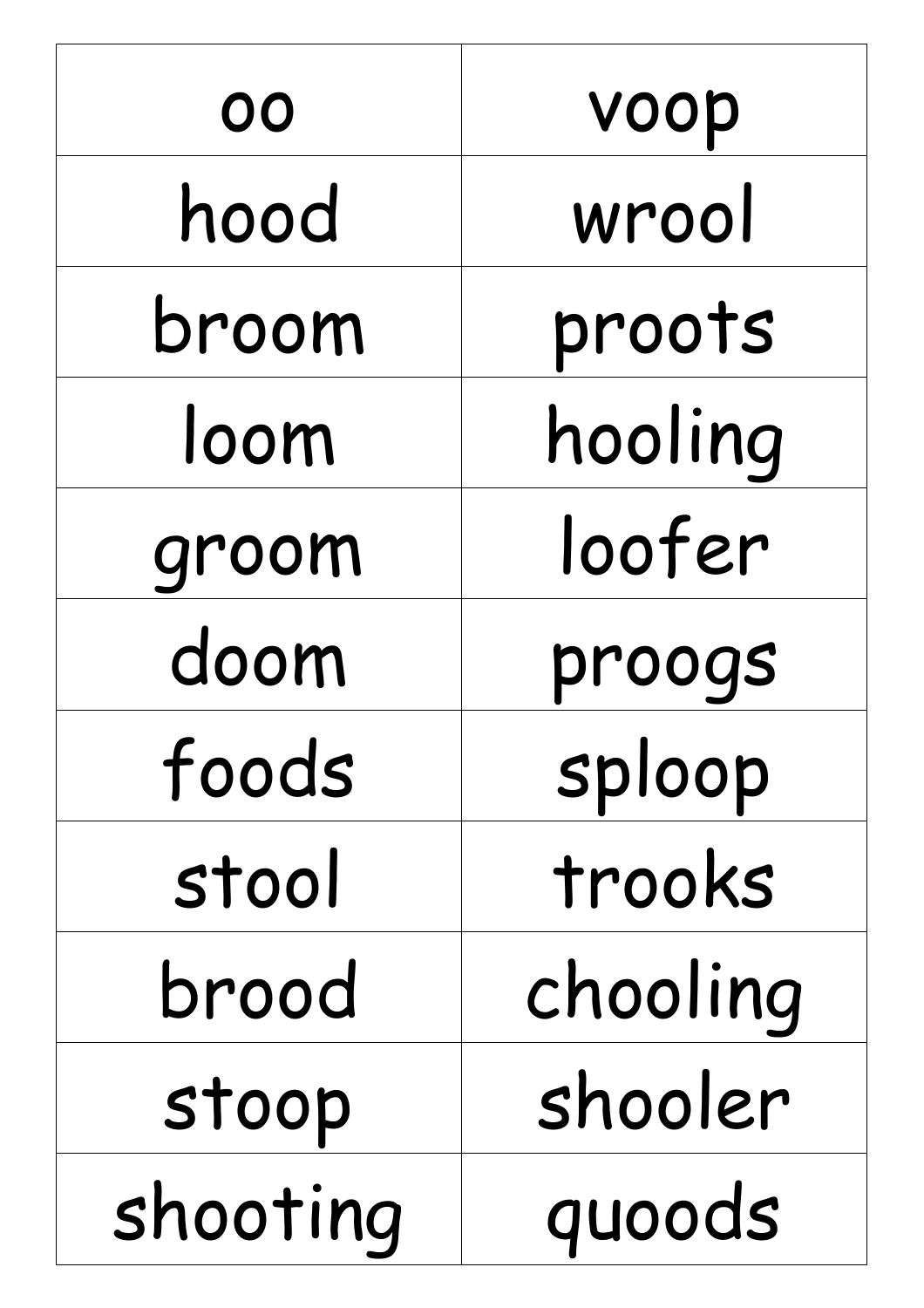| 01       | voim    |
|----------|---------|
| coil     | wroip   |
| foil     | proig   |
| spoiling | hoips   |
| toil     | loiding |
| boiling  | poidbow |
| loins    | sploid  |
|          | troips  |
| C        | Quoibs  |
| b        | shoil   |
| S        | choidst |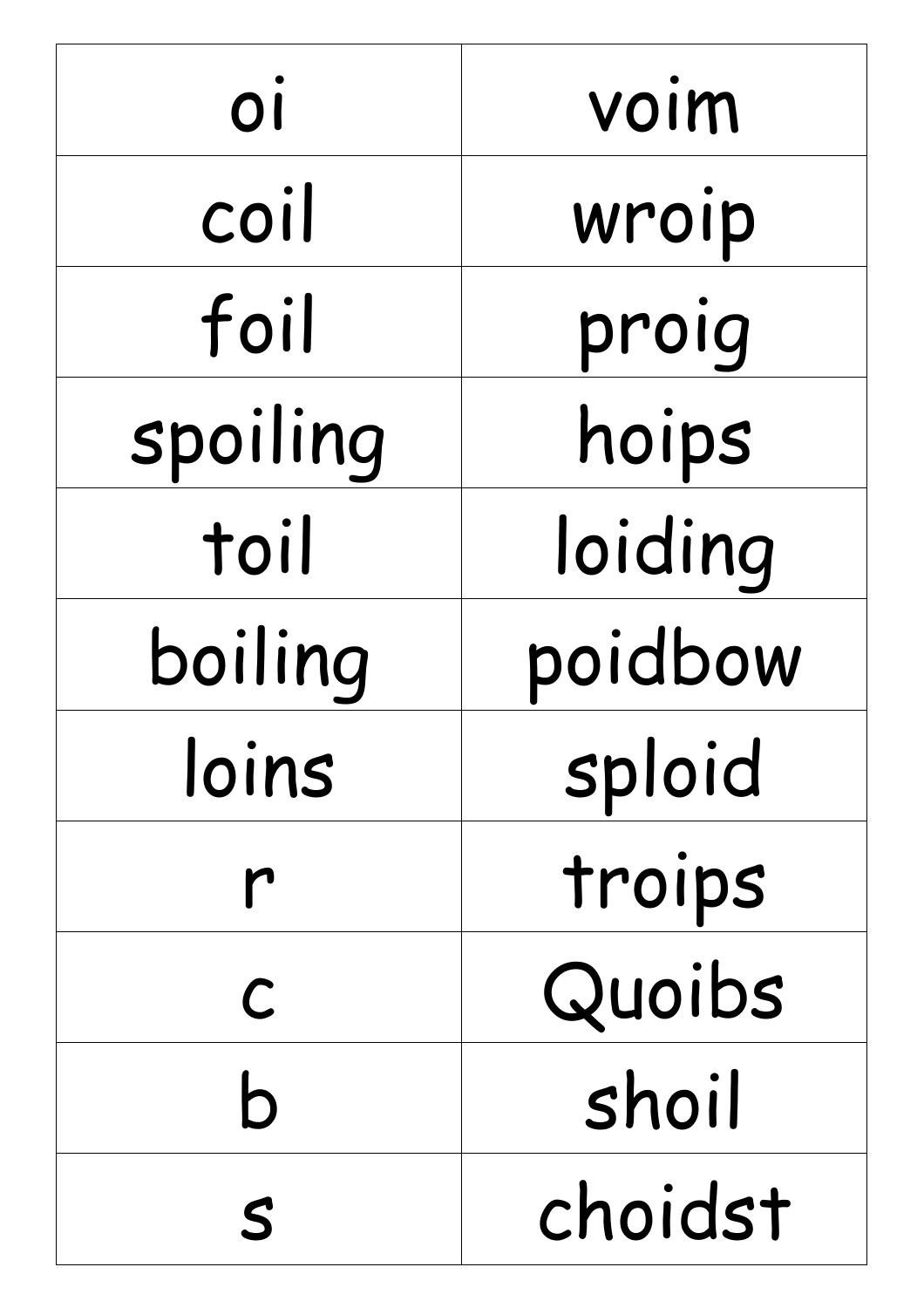| OW        | vowp    |
|-----------|---------|
| WOW       | phowing |
| shower    | prow    |
| flowering | howter  |
| tower     | lowp    |
| down      | prowq   |
| crown     | splowm  |
| growl     | trowter |
| power     | chowper |
| brown     | showd   |
| prowl     | chowst  |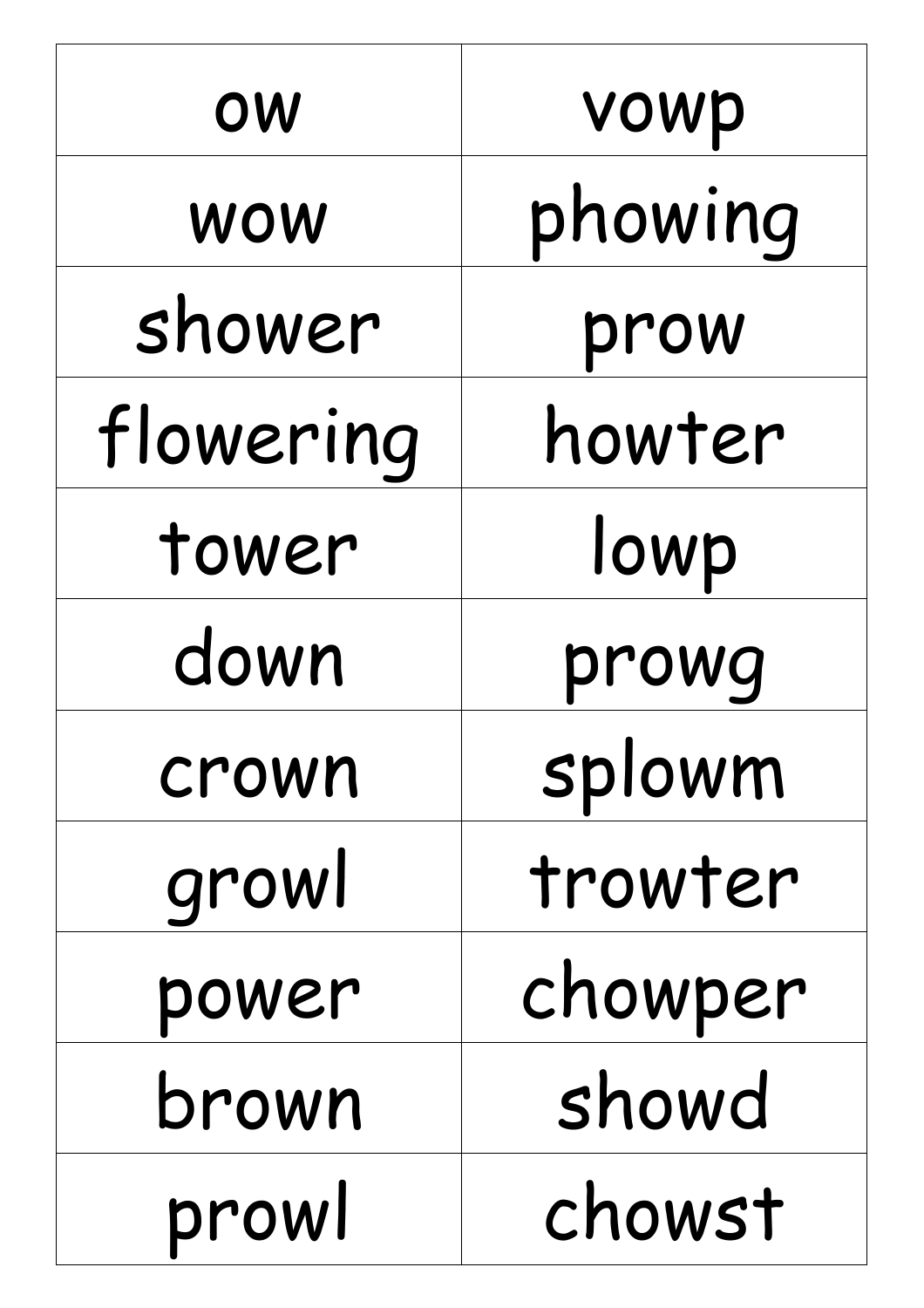| ear       | vear     |
|-----------|----------|
| hear      | flear    |
| fear      | prear    |
| drear     | thear    |
| gear      | plear    |
| dear      | prear    |
| nearing   | splear   |
| beard     | trear    |
| gearstick | quear    |
| earring   | thearing |
| clear     | zear     |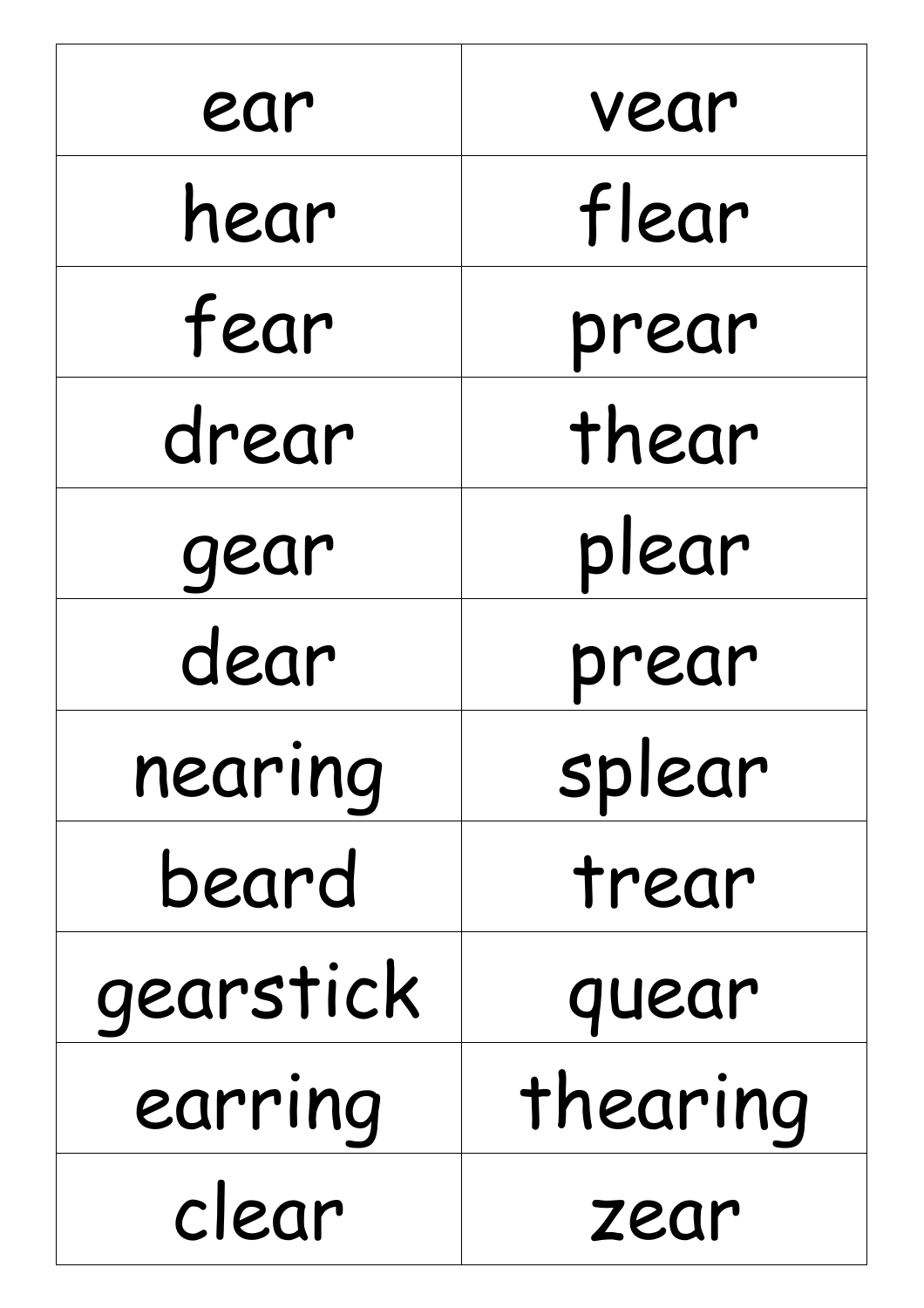| ur      | vurt     |
|---------|----------|
| hurt    | wrurp    |
| blurt   | prurnt   |
| Kurt    | hurdolp  |
| fur     | lurgs    |
| burst   | prurt    |
| turning | splurl   |
| burger  | trurping |
| burning | churt    |
| churn   | shurst   |
| church  | thurck   |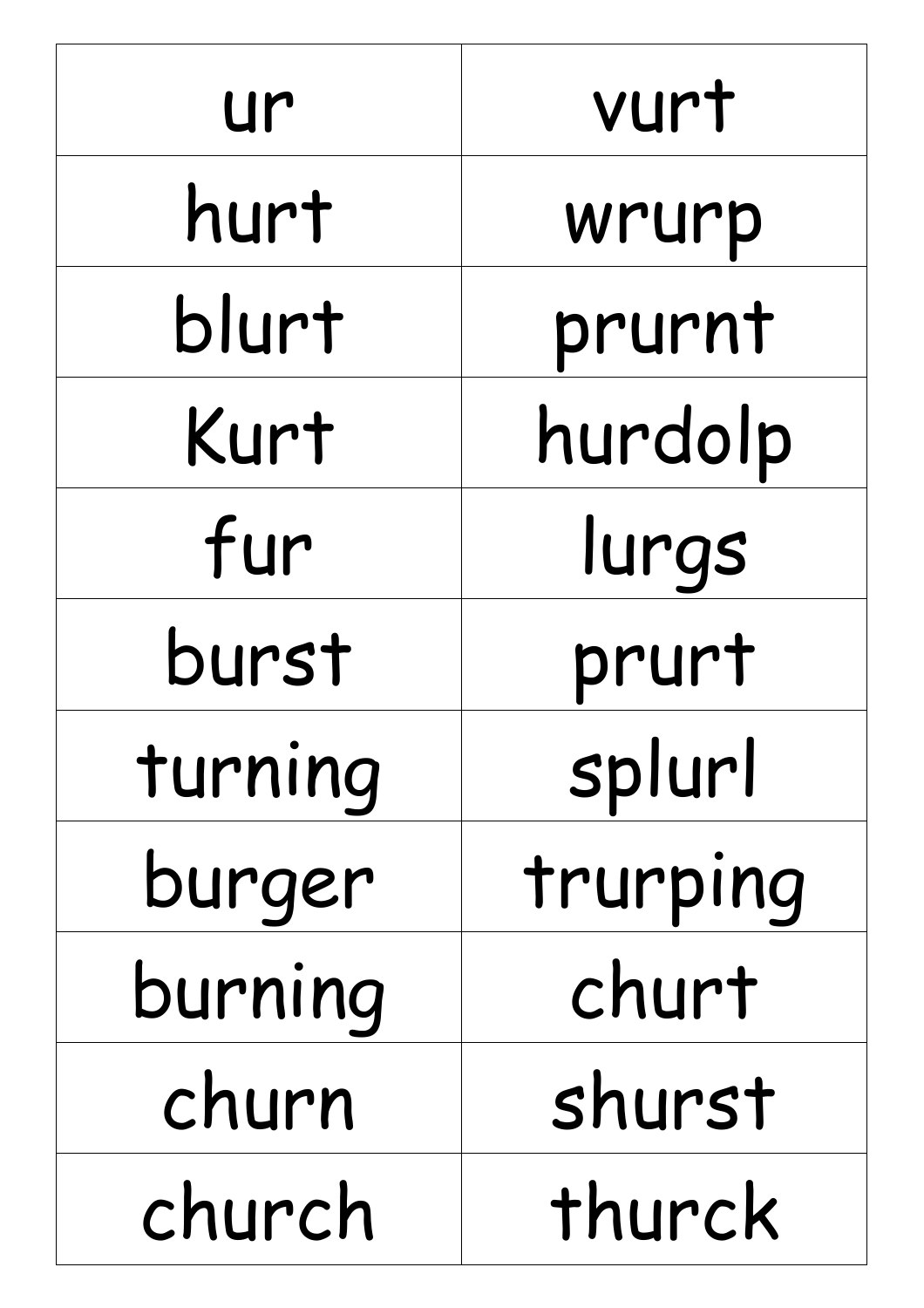| er      | vammer   |
|---------|----------|
| hunger  | wrapper  |
| printer | priper   |
| singer  | hilder   |
| silver  | shelper  |
| digger  | drimper  |
| quicker | gert     |
| linger  | trerling |
| cracker | chert    |
| popper  | sherck   |
| jumper  | therp    |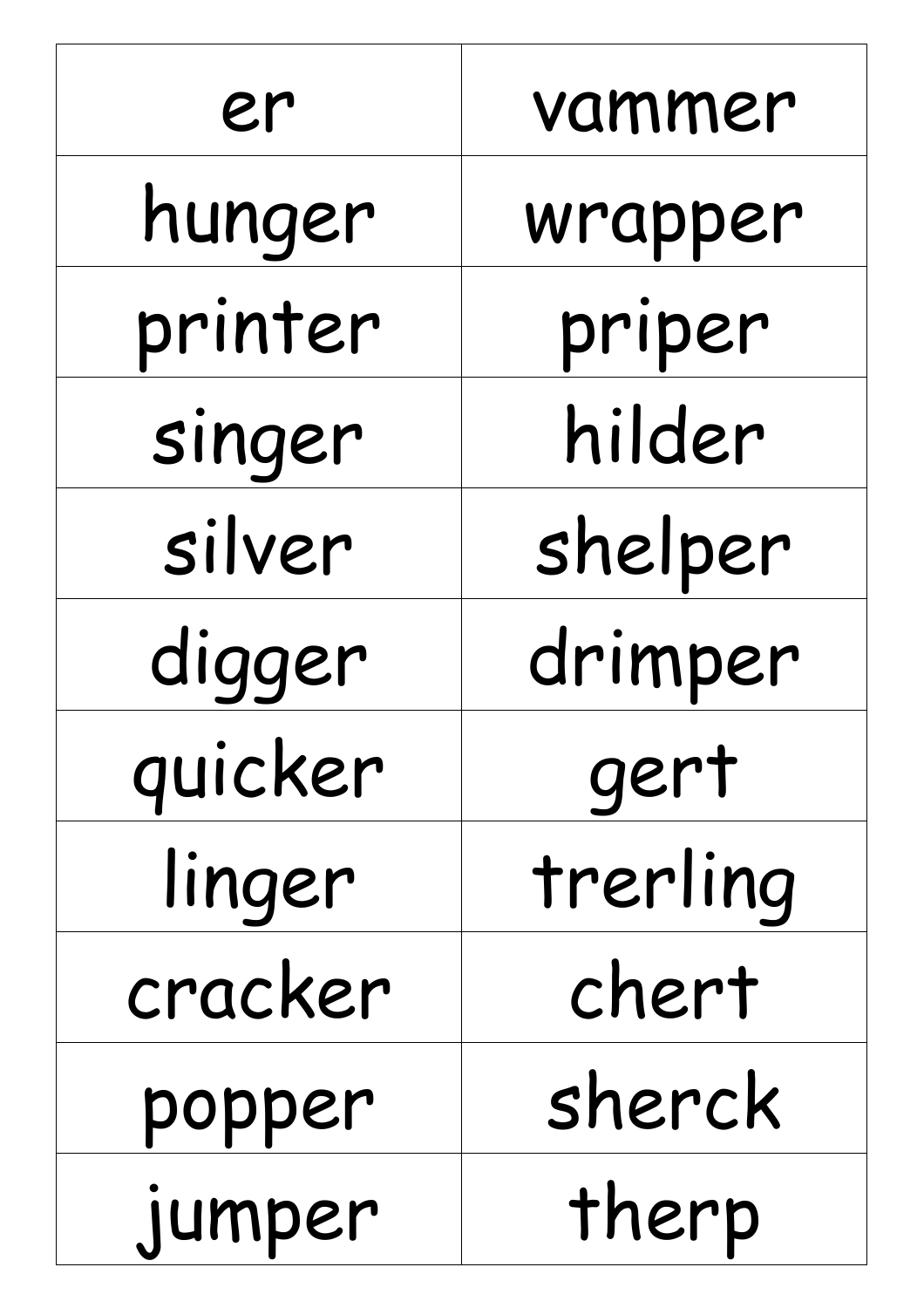| th     | thop   |
|--------|--------|
| thing  | groth  |
| think  | prath  |
| third  | thaid  |
| thank  | theap  |
| thump  | thonk  |
| thrust | sploth |
| broth  | thoid  |
| sloth  | klorth |
|        | shorth |
|        | quath  |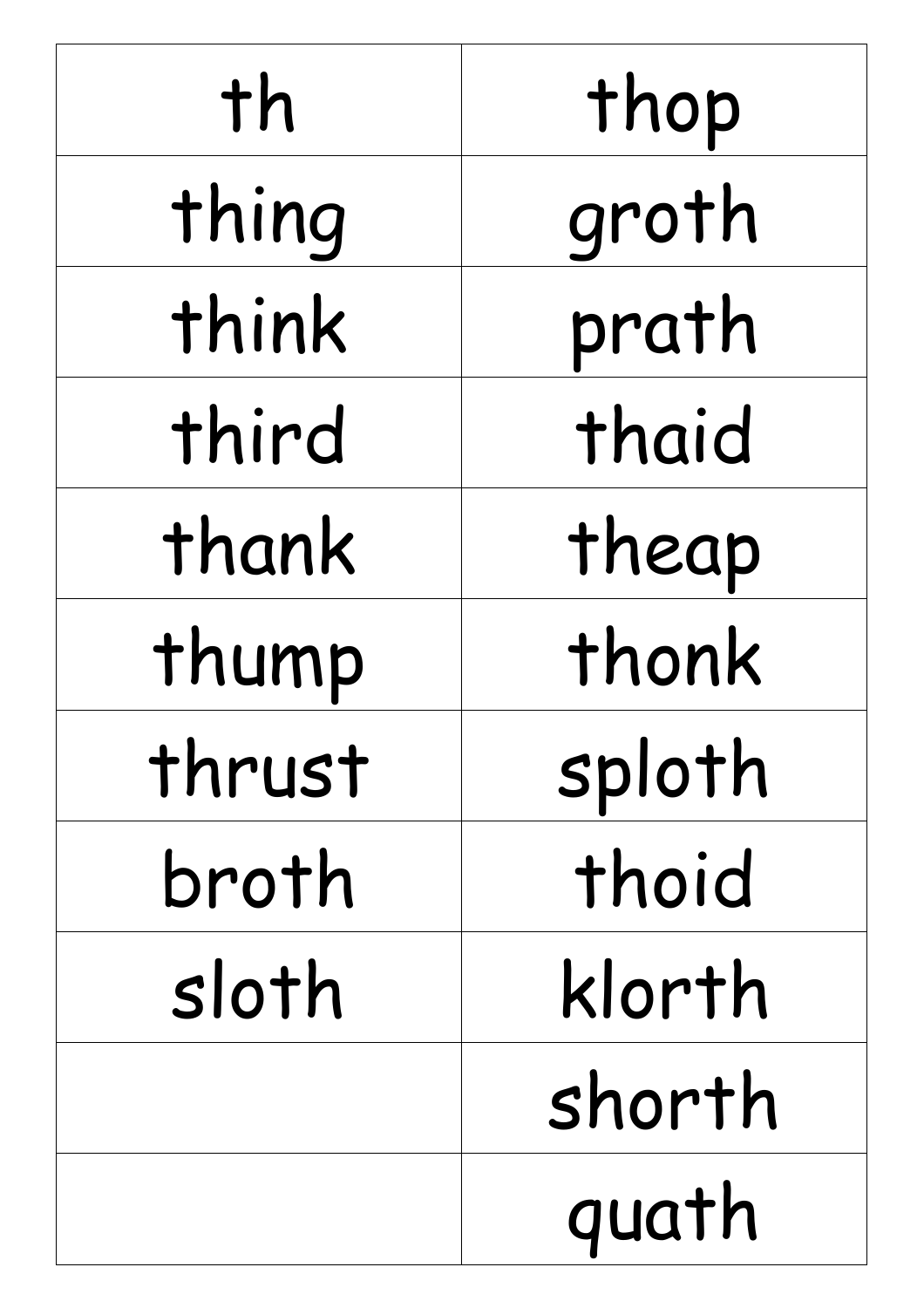| or      | vorm     |
|---------|----------|
| thorn   | thorm    |
| fork    | prort    |
| cork    | hort     |
| sorting | lorf     |
| born    | prorping |
| fort    | slorming |
| torn    | troiling |
| corner  | thorping |
| cornet  | shorper  |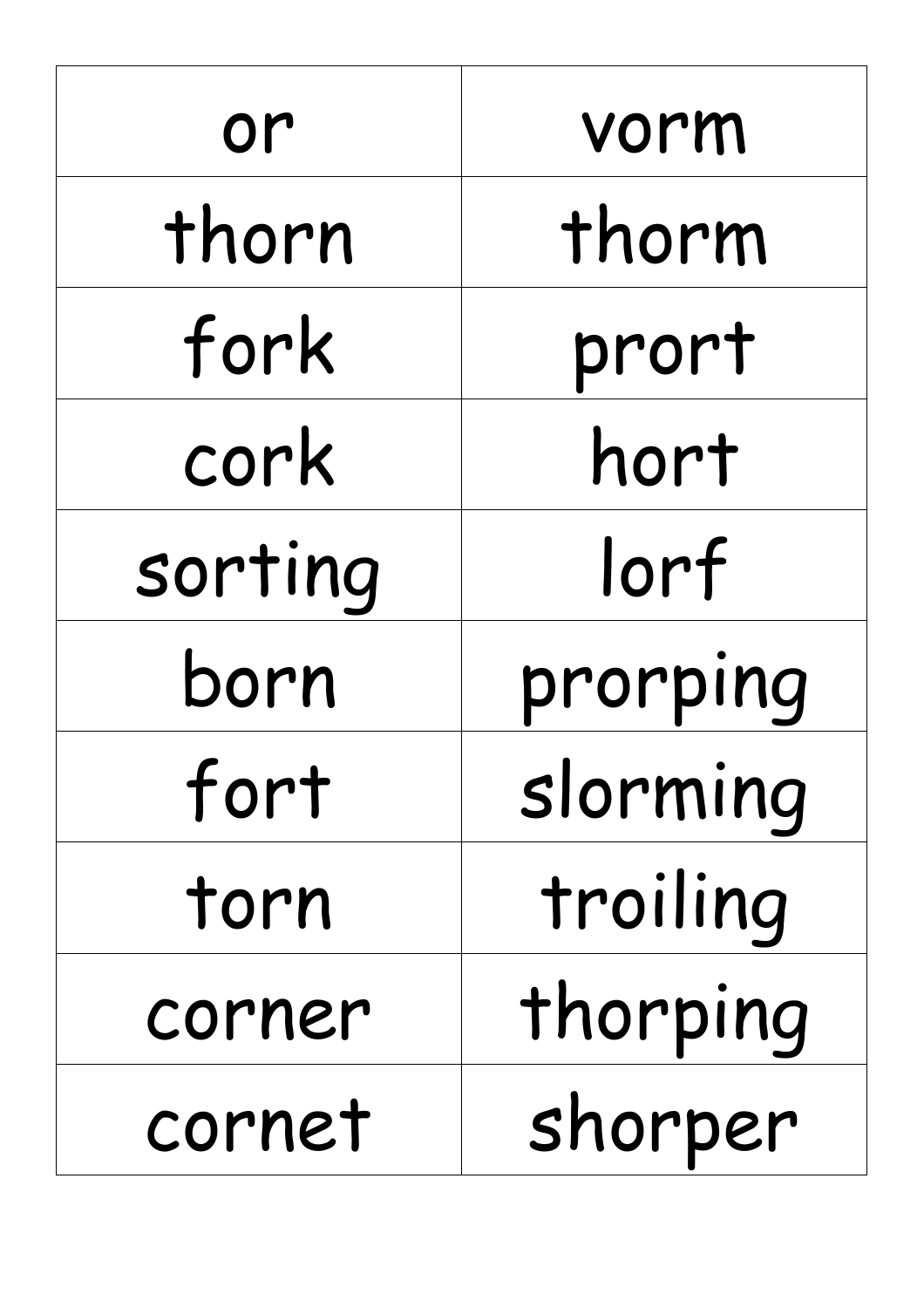|         | jap    |
|---------|--------|
| jet     | jilp   |
| jump    | junder |
| joint   | joft   |
| jacket  | jamp   |
| Jack    | jelt   |
| Jill    | jond   |
| jeep    | jank   |
| jogging | jink   |
| junk    | junch  |
| Japan   | jurth  |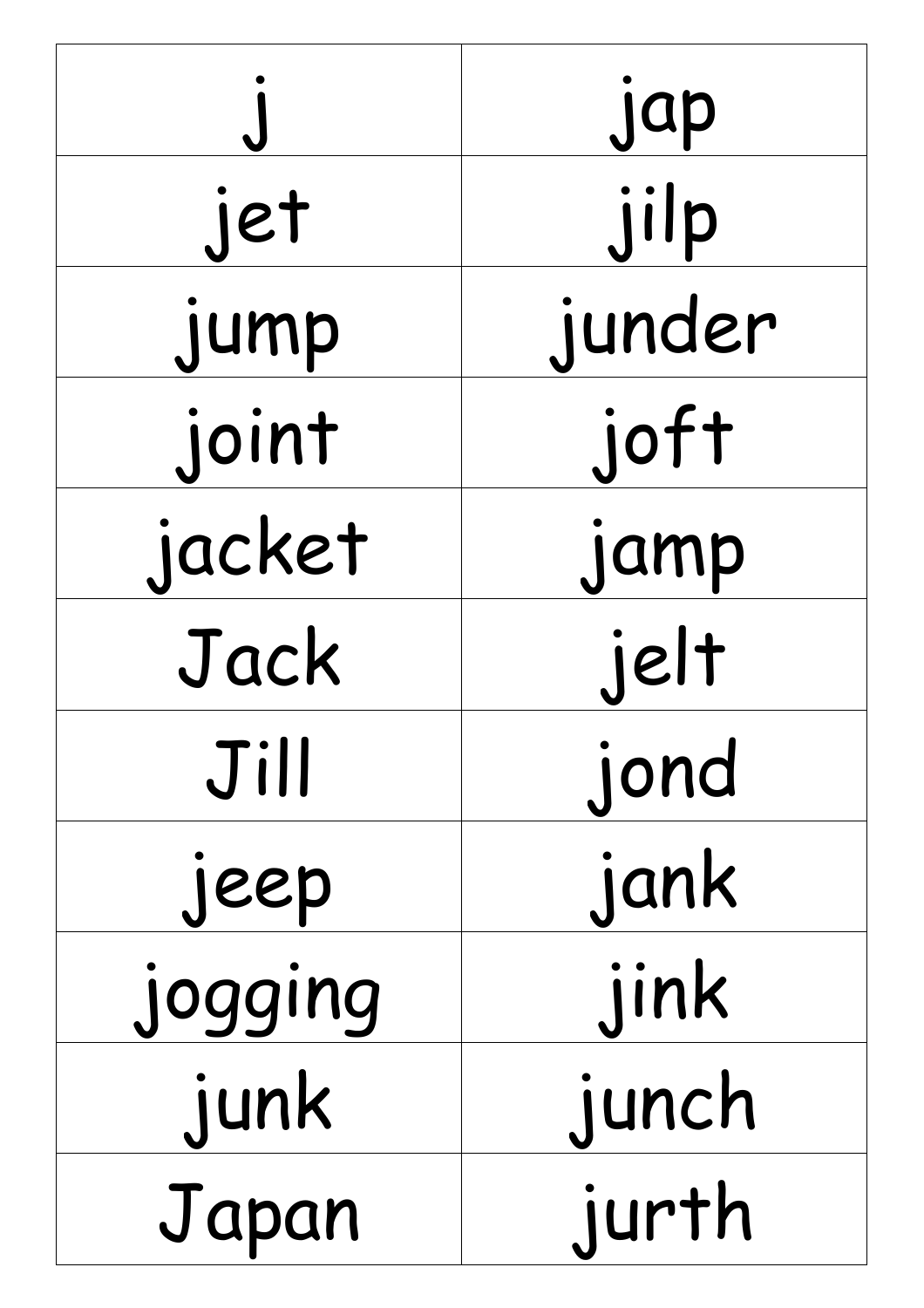|          | vame   |
|----------|--------|
| van      | vame   |
| vain     | vode   |
| Vikram   | vailst |
| void     | vife   |
| shelving | prave  |
| seven    | spluve |
| stove    | trave  |
| Steve    | voich  |
| drove    | shoit  |
| drive    | thive  |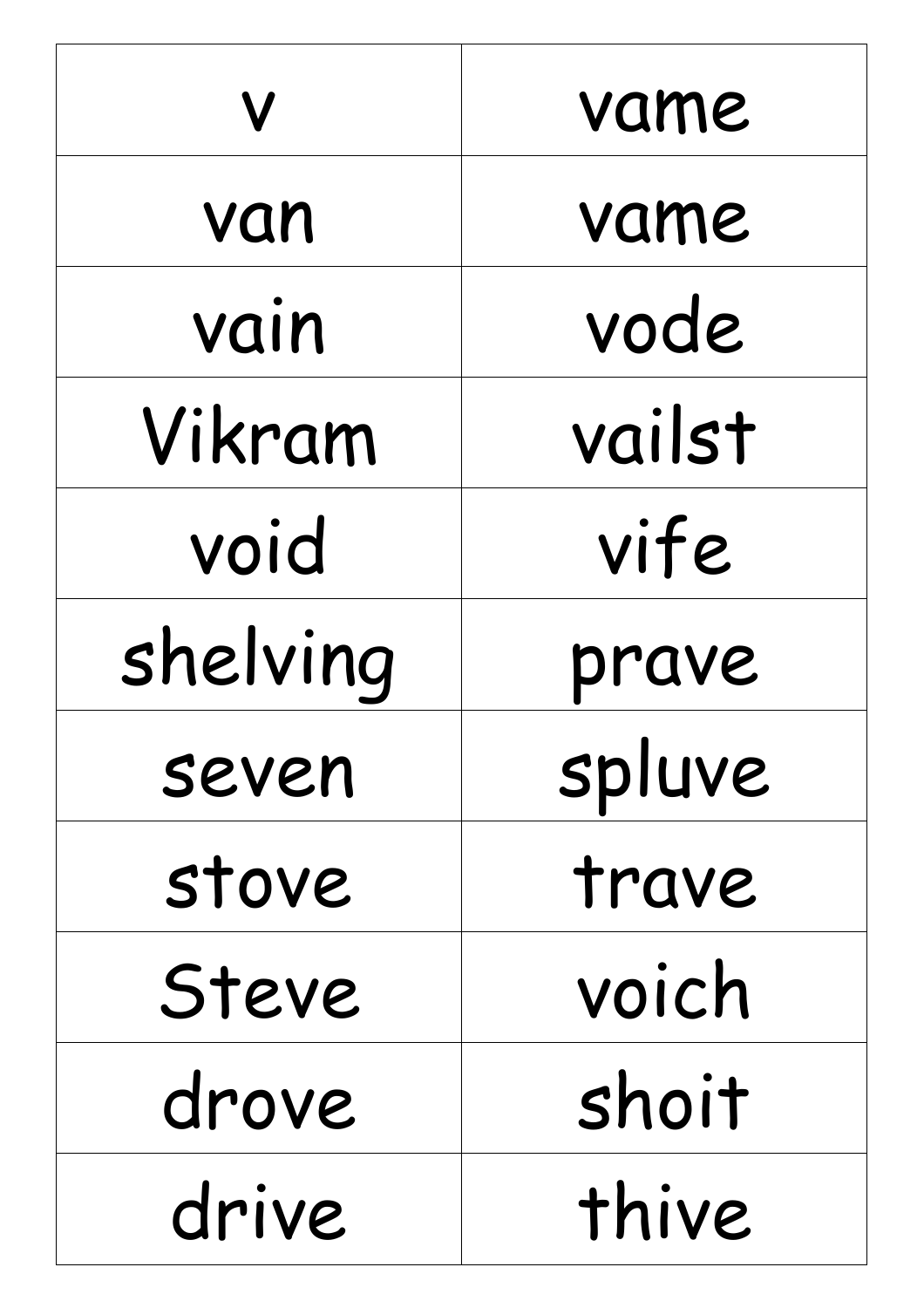| W         | wunt     |
|-----------|----------|
| wish      | welpt    |
| went      | wape     |
| wind      | wolts    |
| Welsh     | womp     |
| winter    | swint    |
| will      | woob     |
| twist     | wesh     |
| pondweed  | wonch    |
| driftwood | wush     |
| windmill  | siltwoob |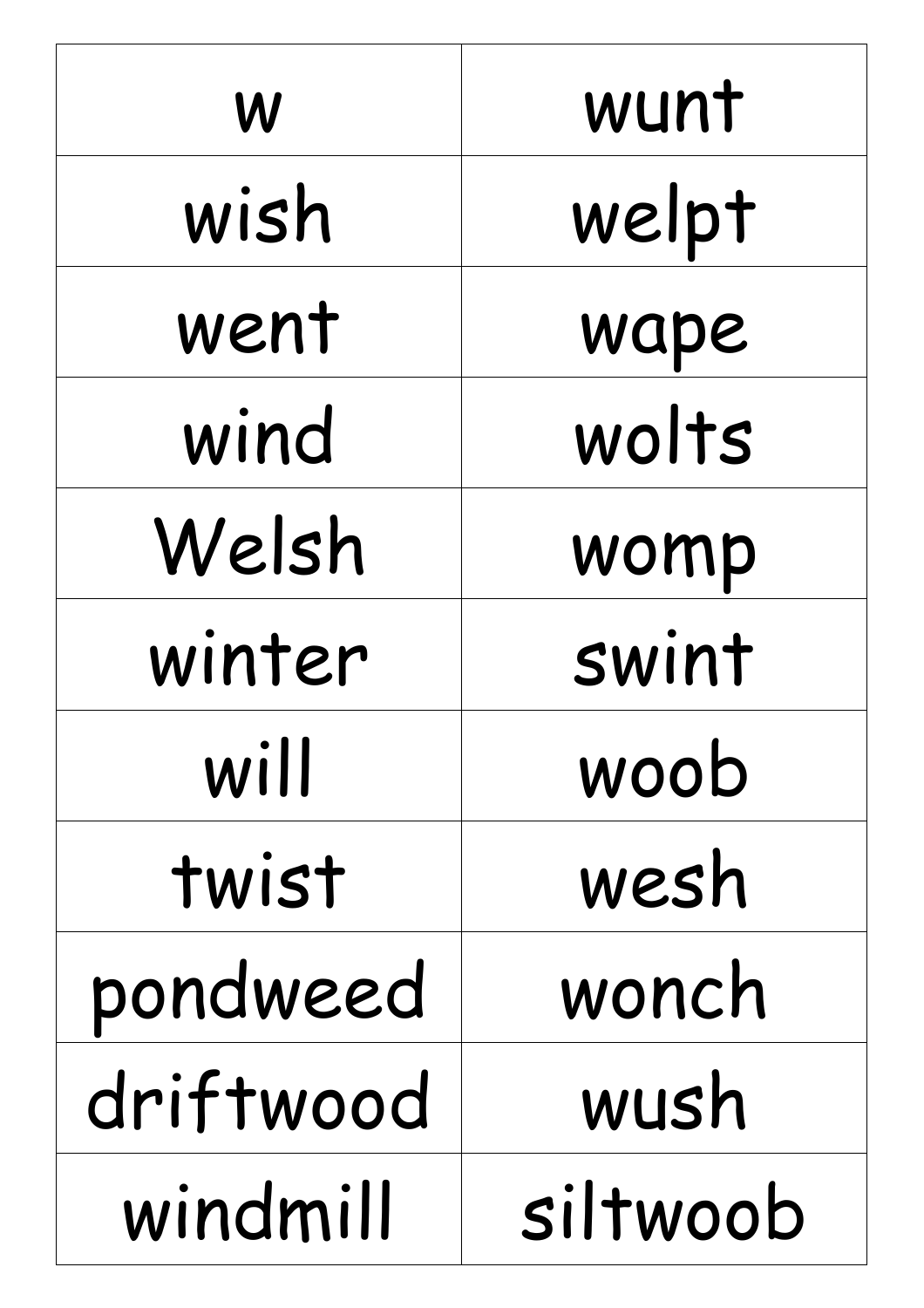| ar        | varm     |
|-----------|----------|
| hard      | barmand  |
| shard     | nart     |
| start     | fardop   |
| carpark   | zarman   |
| starlight | parnt    |
| garden    | tarboil  |
| larder    | sharter  |
| farmyard  | charling |
| scarper   | tharck   |
| market    | quarmer  |